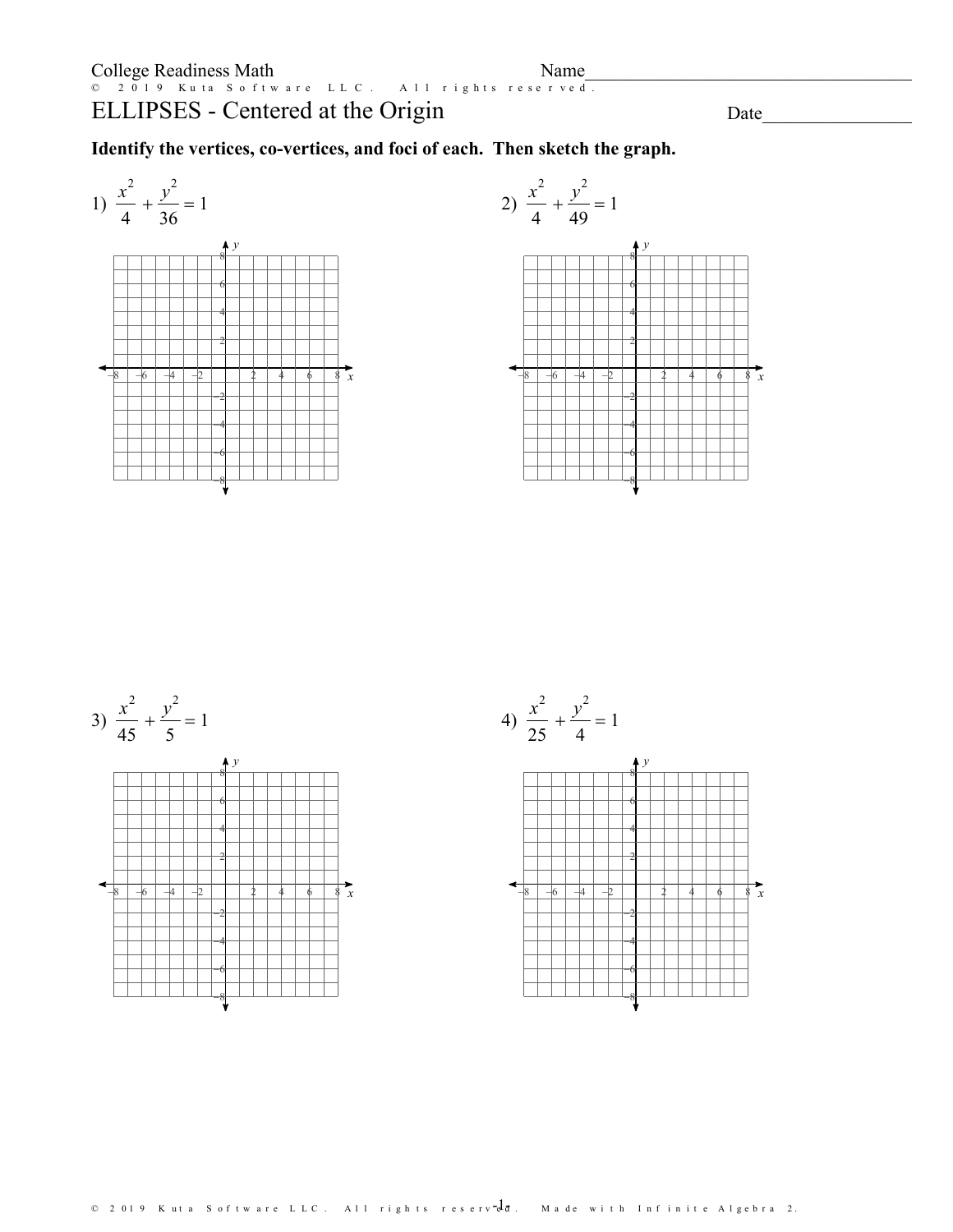



7) 
$$
25x^2 + 4y^2 - 100 = 0
$$
  
\n  
\n6  
\n6  
\n4  
\n2  
\n2  
\n8  
\n-6  
\n4  
\n2  
\n2  
\n4  
\n6  
\n8  
\n9  
\n9  
\n9  
\n100 = 0

9) 
$$
0 = 9 - 9x^2 - y^2
$$



10) 
$$
0 = 20 - 4y^{2} - x^{2}
$$

 $\sim$ 

 $\odot$  2019 Kuta Software LLC. All rights reserved  $-2$  - Made with Infinite Algebra 2.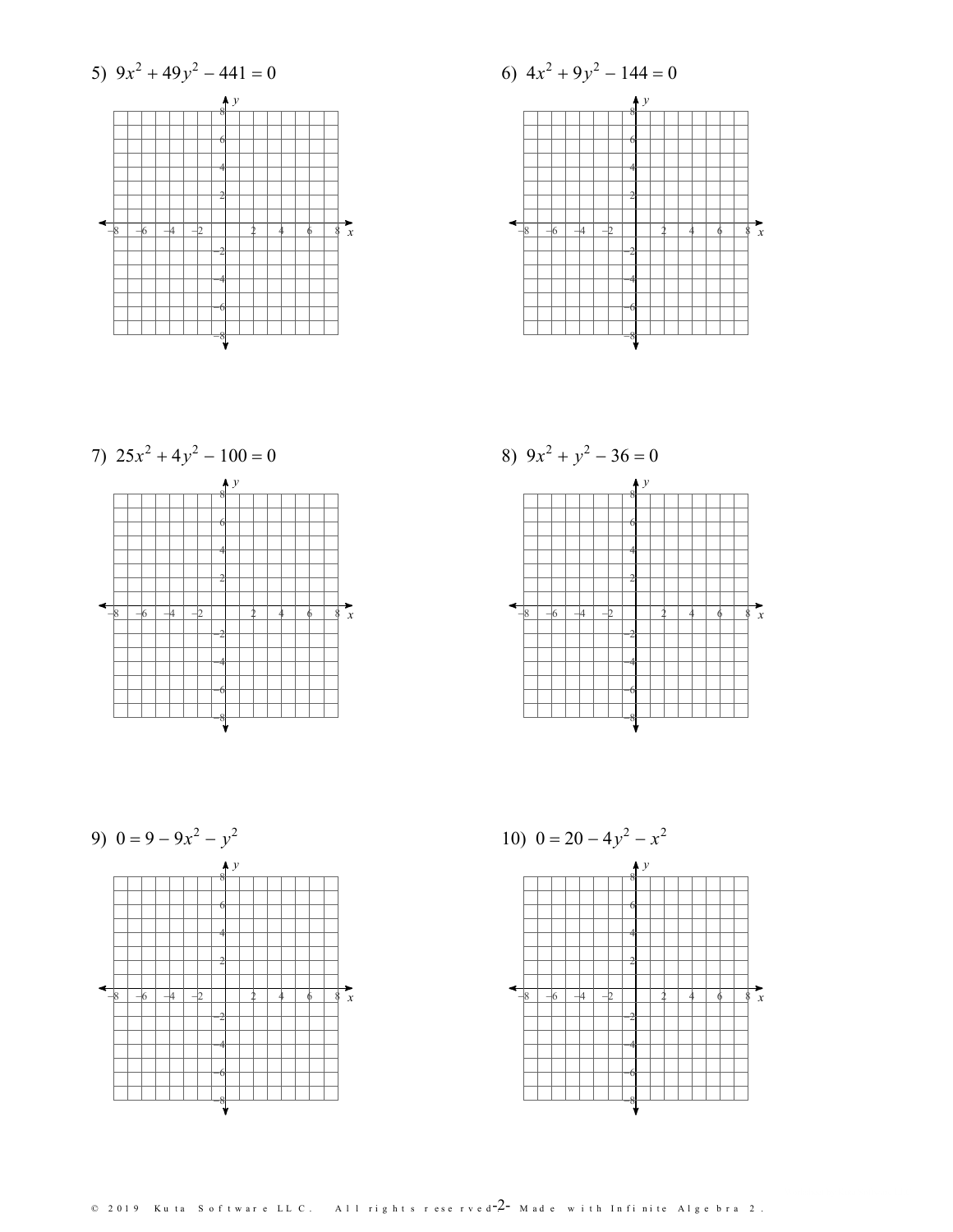## ELLIPSES - Centered at the Origin © 2019 Kuta Software LLC. All rights reserved.

## Date\_\_\_\_\_\_\_\_\_\_\_\_\_\_\_\_

**Identify the vertices, co-vertices, and foci of each. Then sketch the graph.**